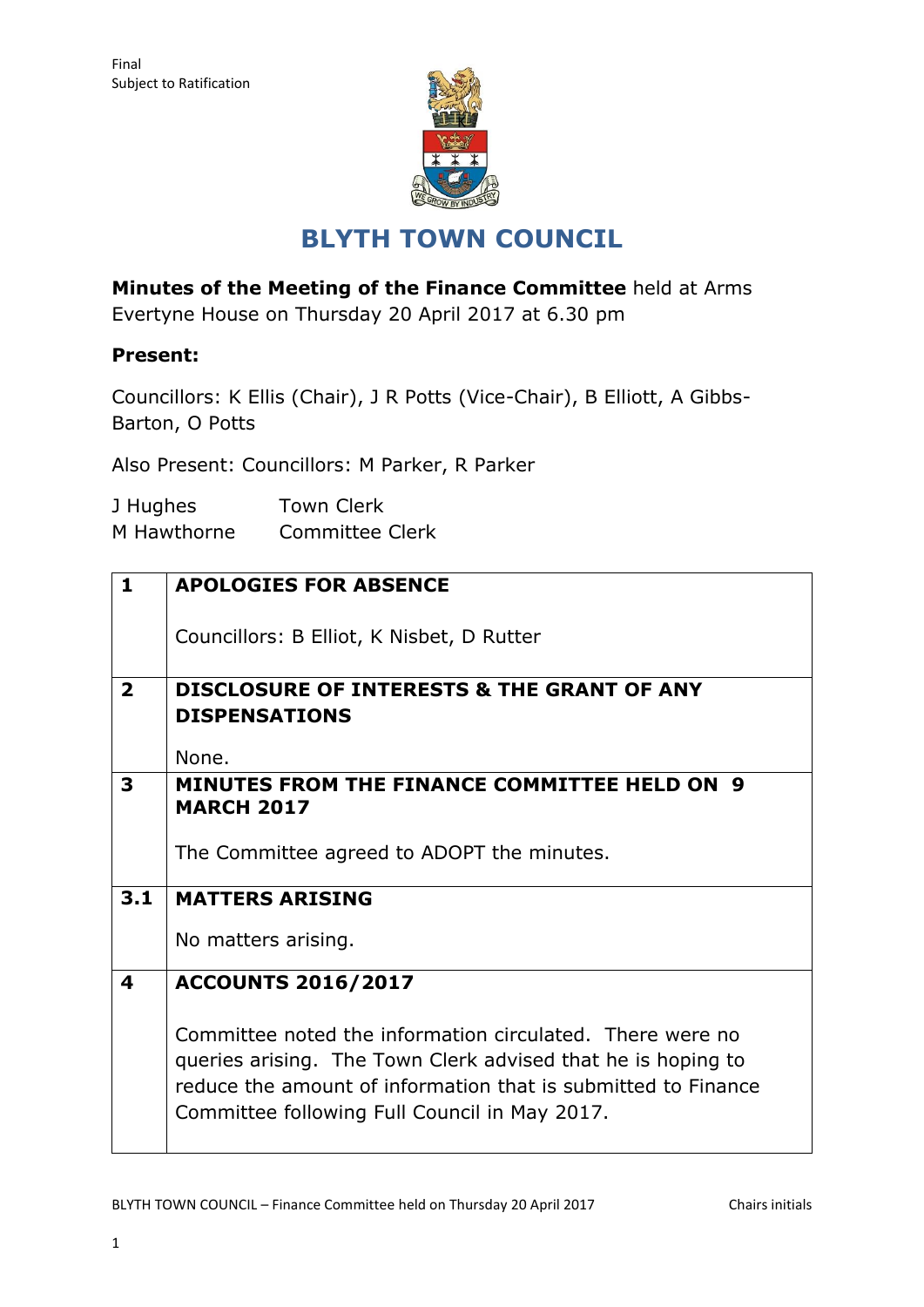|                         | The Town Clerk commented that he would like to change the                                                                                                                                                                                                                                                                                                                                                        |  |  |  |  |  |
|-------------------------|------------------------------------------------------------------------------------------------------------------------------------------------------------------------------------------------------------------------------------------------------------------------------------------------------------------------------------------------------------------------------------------------------------------|--|--|--|--|--|
|                         | investment strategy as the Council will have a surplus of cash in                                                                                                                                                                                                                                                                                                                                                |  |  |  |  |  |
|                         | the account following receipt of the precept. As the amount is                                                                                                                                                                                                                                                                                                                                                   |  |  |  |  |  |
|                         | going to be over £85,000 the Town Clerk proposed extending the                                                                                                                                                                                                                                                                                                                                                   |  |  |  |  |  |
|                         | investments to some building societies rather than the property                                                                                                                                                                                                                                                                                                                                                  |  |  |  |  |  |
|                         | fund as the unit cost is not very good.                                                                                                                                                                                                                                                                                                                                                                          |  |  |  |  |  |
|                         | Committee agreed to this.                                                                                                                                                                                                                                                                                                                                                                                        |  |  |  |  |  |
| 5                       | ANNUAL STATEMENT AND FINAL INTERNAL AUDIT                                                                                                                                                                                                                                                                                                                                                                        |  |  |  |  |  |
|                         | Councillor Gibbs-Barton asked if there was an update on the VAT<br>situation. The Town Clerk said that some information had to be re-<br>submitted and as a result there is no further information to date.<br>He has written to Hannah to check on the progress. He added<br>that when the new Council is elected training sessions will be<br>available, including a briefing on finance which cover will VAT. |  |  |  |  |  |
|                         | Councillor Gibbs-Barton suggested transferring the amount of VAT<br>the Council are expecting to pay into an investment account.                                                                                                                                                                                                                                                                                 |  |  |  |  |  |
|                         | Committee agreed to this.                                                                                                                                                                                                                                                                                                                                                                                        |  |  |  |  |  |
|                         |                                                                                                                                                                                                                                                                                                                                                                                                                  |  |  |  |  |  |
| 6                       | APPOINTMENT OF INTERNAL AUDITOR 2017/18                                                                                                                                                                                                                                                                                                                                                                          |  |  |  |  |  |
|                         | The Town Clerk referred to the report which asks Committee to<br>agree to retaining Mr Wood as internal auditor for 2017/2018,<br>adding that he is satisfied with the work Mr Wood has carried out<br>for the Council.                                                                                                                                                                                          |  |  |  |  |  |
|                         | Committee agreed to this.                                                                                                                                                                                                                                                                                                                                                                                        |  |  |  |  |  |
| $\overline{\mathbf{z}}$ | <b>ITEMS FOR INFORMATION AND URGENT BUSINESS</b>                                                                                                                                                                                                                                                                                                                                                                 |  |  |  |  |  |
|                         | The Commanding Officer of HMS Blyth has invited the Mayor, plus<br>two guests to join him at the Faslane Flotilla Affiliates Day on<br>Wednesday, 3 May 2017, as a way of building relations with the<br>Ship's affiliates. The approximate cost of this will be £500-£600.<br>Committee agreed to this.                                                                                                         |  |  |  |  |  |

BLYTH TOWN COUNCIL – Finance Committee held on Thursday 20 April 2017 Chairs initials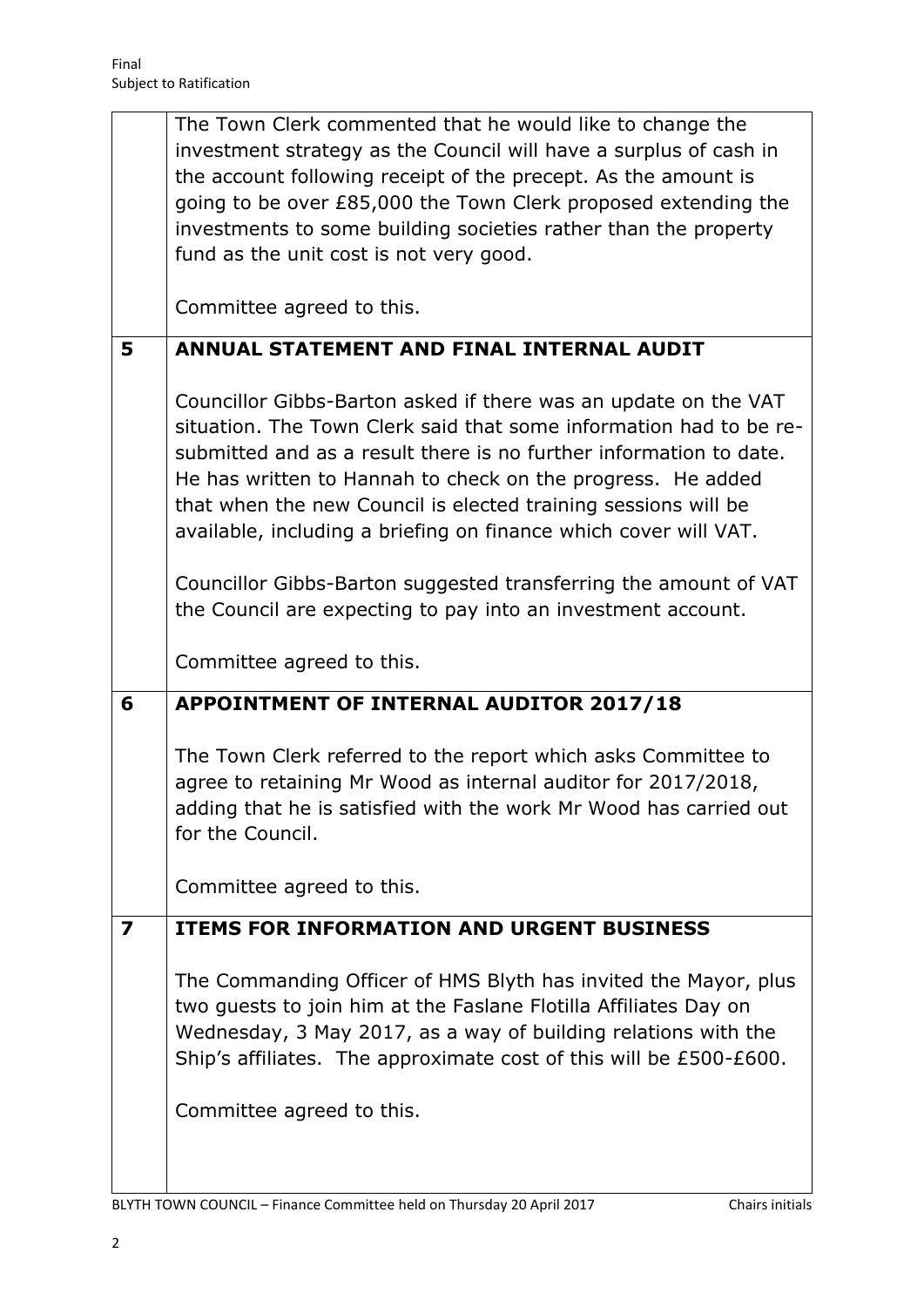## **8 DATE AND TIME OF NEXT MEETING**

The next meeting of the Finance Committee will be held on Thursday 29 June 2017 at 6.30 pm in the Council Chamber.

### **MEMBERS OF THE FINANCE COMMITTEE**

Councillors

K Ellis (Chair) J R Potts (Vice –Chair) B Elliott A Gibbs-Barton G T Knox K Nisbet O Potts J Reid D Rutter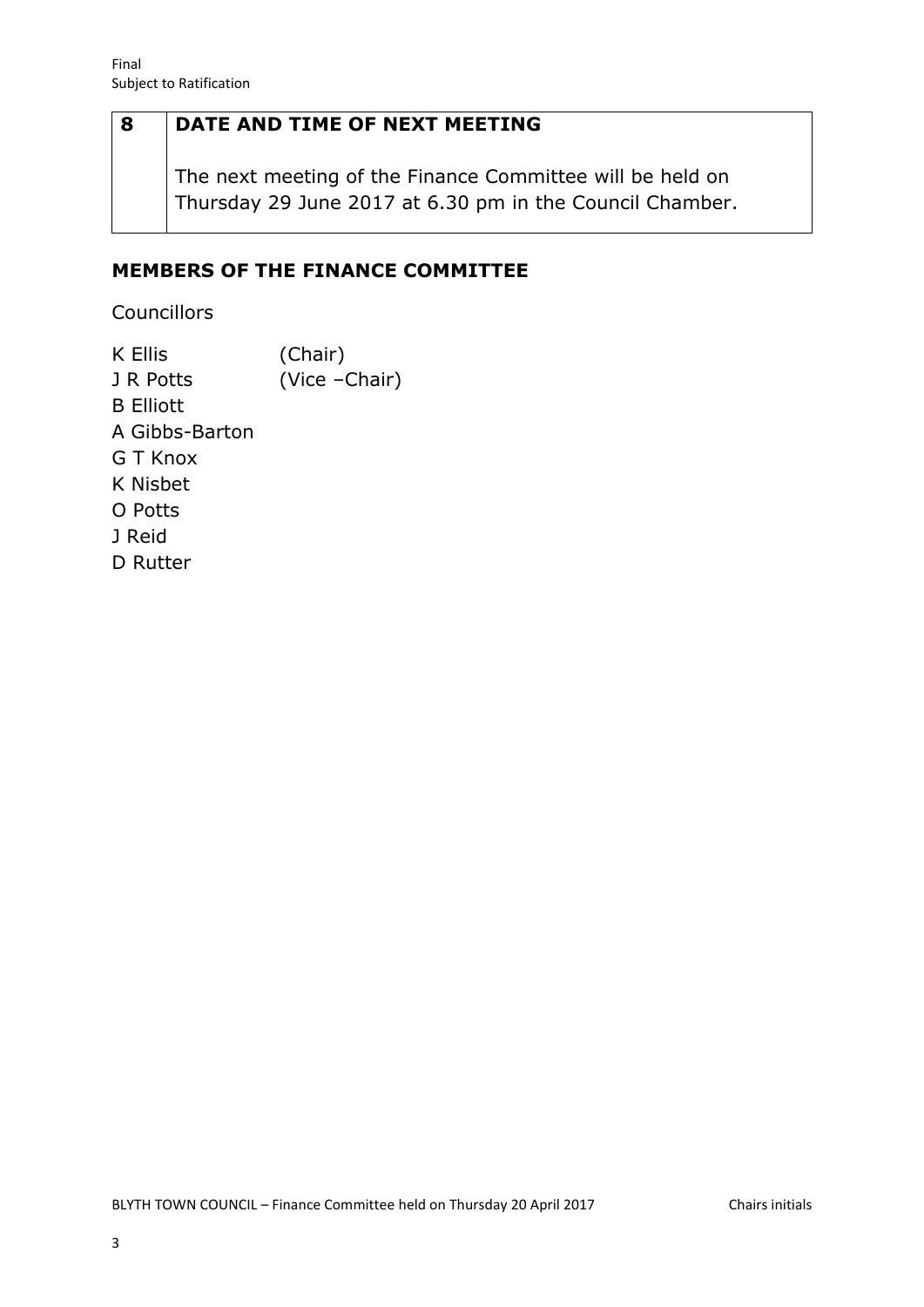### **ACTIONS FROM COMMITTEE**

| <b>Minute</b><br><b>No</b> | <b>Action</b>                                                                                                                           | <b>Responsible</b><br><b>Officer</b>      | <b>Comments</b> | <b>Date Action</b><br><b>Completed</b> |
|----------------------------|-----------------------------------------------------------------------------------------------------------------------------------------|-------------------------------------------|-----------------|----------------------------------------|
| 9/3/17<br>5                | Broadband and telephone<br>line rental for councillors -<br>consult with new Council in<br>May 2017 (6 month<br>restriction on take up) | Town<br>Clerk/Deputy<br><b>Town Clerk</b> |                 |                                        |
| 9/3/17                     | Purchase of IT equipment<br>for Councillors - consult<br>with new Council in May<br>2017 (6 month restriction<br>on take-up)            | Town<br>Clerk/Deputy<br><b>Town Clerk</b> |                 |                                        |
| 9/3/17<br>8                | Purchase/hire of PA system<br>- explore options with<br>Events Co-ordinator                                                             | <b>Town Clerk</b>                         |                 |                                        |
| 9/3/17<br>9                | Purchase of editor software<br>for BTC website                                                                                          | Deputy Town<br><b>Clerk</b>               |                 |                                        |

BLYTH TOWN COUNCIL – Finance Committee held on Thursday 20 April 2017 Chairs initials